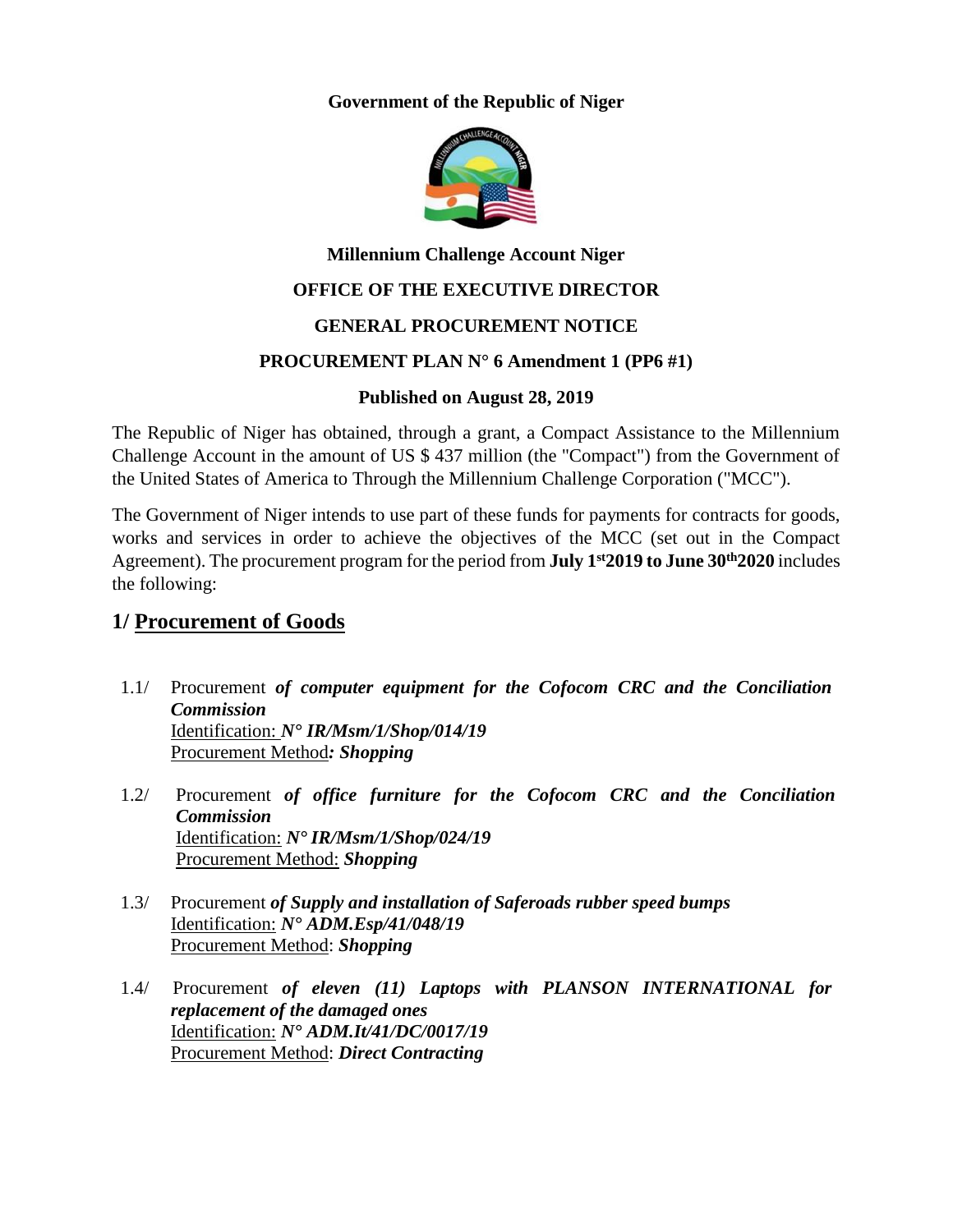- 1.5/ Procurement with *SPARKTECH of Microsoft Access 2019, MS Project Standard 2016 and Adobe Acrobat Pro licenses* Identification: *N° ADM.It/41/DC/0025/19* Procurement Method: *Direct Contracting*
- 1.6/ Procurement *of Software Pack Trilogie Adobe CS2 and Microsoft Visio* Identification: *N° IR/Msm/1/Shop/050/19* Procurement Method: *Shopping*
- 1.7/ Procurement *of 3 Display Boards, 4 External Hard Drives, 20 USB Flash Drives, 2 Cameras, 2 Dictaphones* Identification: *IR/Msm/1/Shop/051/19* Procurement Method: *Shopping*
- 1.8/ Procurement *of BOREALIS for management* Identification: *ADM.It/DC/052/19* Procurement Method: *Direct Contracting*
- 1.9/ Procurement *of Safety communication equipment (radios HF, VHF, GPS…)* Identification: *ADM/41/shop/062/19* Procurement Method: *Shopping*

## **2/ Consultants services**

### **2.1/ Firms**

- 2.1.1/ Procurement *of Consultant for economic feasibility and governance of livestock markets and milk collection centers* Identification: *PRAPS/QCBS/2018/01 b* Procurement Method: *QCBS*
- 2.1.2/ Procurement *of IDIQ infra for PRAPS (APS/APD/EIES/Supervision)* Identification : *CR/Praps/3/QBS.IDIQ/0019/19* Procurement Method: *QBS (IDIQ as form of contract)*
- 2.1.3/ Procurement of *Capacity Development Communes Sustainability Public Investments CRA* Identification: *CR/Cra/1/QCBS/0021/19* Procurement Method: *QCBS*
- 2.1.4/ Procurement of IDIQ *Infrastrcture for CRA (APS/APD/EIES/Supervision)* Identification: *CR/Cra/1/QBS/0022/19* Procurement Method: *QBS*
- 2.1.5/ Procurement *of a firm for GIS training support, Studies on the Trafficking in Persons (TIP), monitoring and Evaluation (including GIS training support activities)* Identification : *ADM/41/QCBS/055/19* Procurement Method: *QCBS*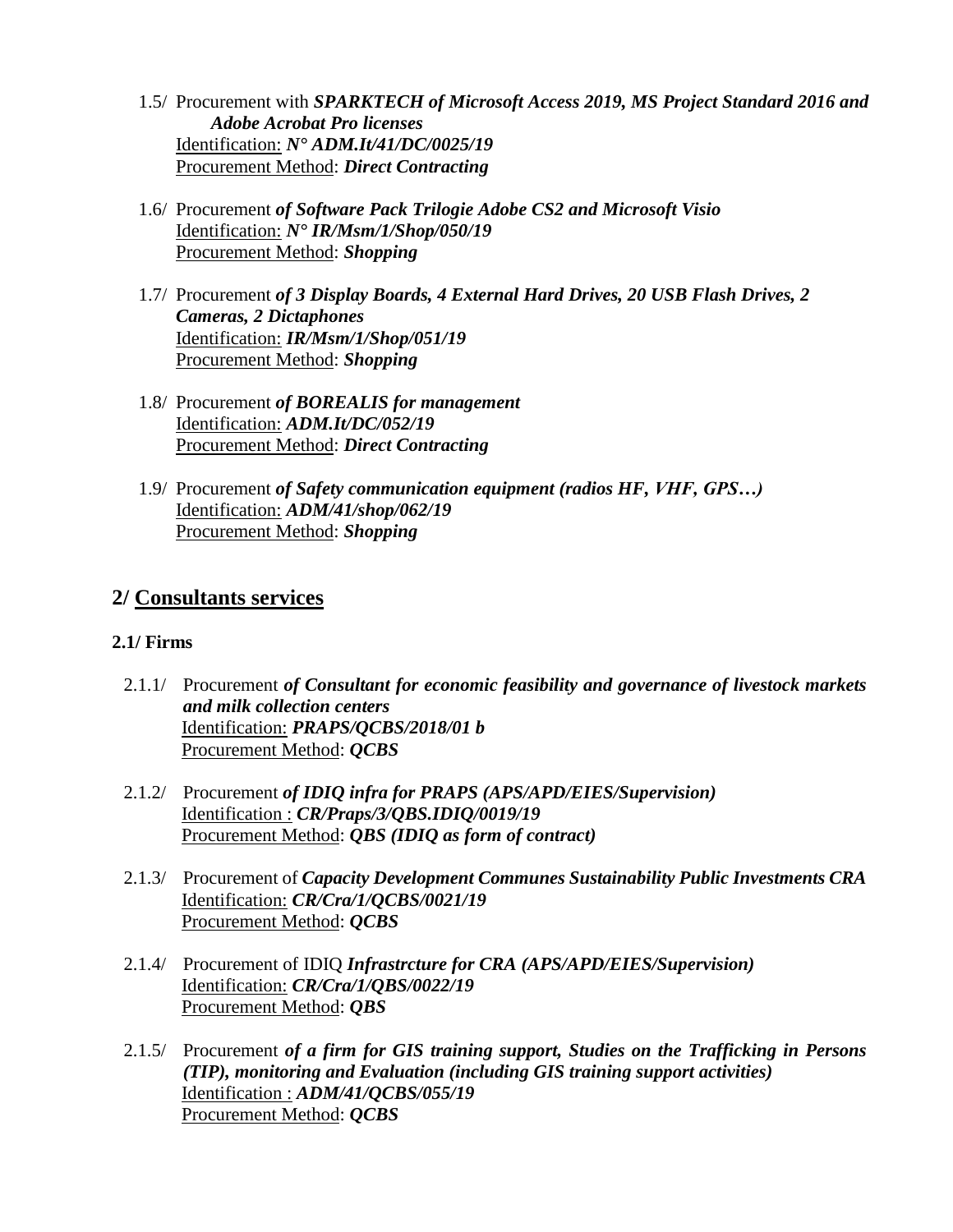#### **2.2/ Individual Consultants**

- 2.2.1/ Procurement *of Technical Evaluation Panelists Fees for IDIQ Selection for CRC* Identification: *ADM/41/IC/0026/19* Procurement Method: *IC*
- 2.2.2/ Procurement *of IT consultant* Identification: *ADM/41/IC/0031/19* Procurement Method: *IC*
- 2.2.3/ Procurement *of Training on land security activities for CRC* Identification: *CR/2CA/IC/0032/19* Procurement Method: *IC*
- 2.2.4/ Procurement *of a Consultant for the identification of recycling channels and development of a waste management plan within the Compact implementation* Identification: *ADM.Esp/IC/0035/19* Procurement Method: *IC*
- 2.2.5/ Procurement of *External Tax Counsel* Identification: *ADM/41/IC/0037/19* Procurement Method: *IC*
- 2.2.6/ Procurement *of Panel members to evaluate the proposals under the grant facilities* Identification: *CR/CRA/2/IC/032/19* Procurement Method: *IC*
- 2.2.7/ Procurement *of one (1) individual consultant for capacity building of service providers who develop project files to promoters in the 4 regions (Grant Facility)* Identification: *CR/CRA/2/IC/033/19* Procurement Method: *IC*
- 2.2.8/ Procurement *of four (4) Individual consultants Support to the ICRIPs process in 12 communes* Identification: *CR/CRA/1/IC/056/19* Procurement Method: *IC*
- 2.2.9/ Procurement *of a consultant to assist the manager of private sector engagement in the organization of match making events, networking fairs in the intervention areas of the compact and in Niamey* Identification: *CR/CRA/4/IC/059/19* Procurement Method: *IC*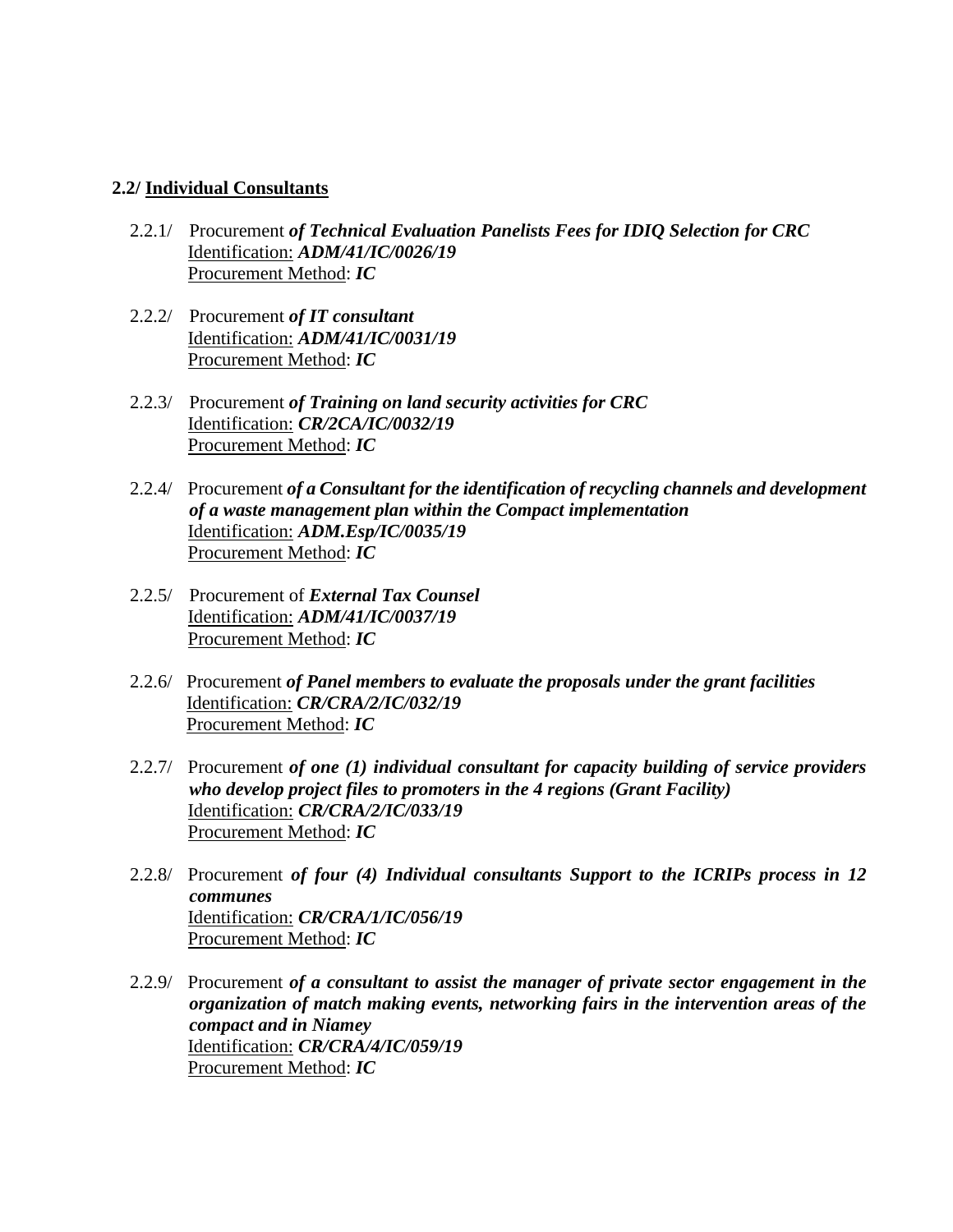- 2.2.10/ Procurement *of Short term Recruitment of a Procurement Expert for MCA-Niger* Identification: *ADM/41/IC/0060/19* Procurement Method: *SSS*
- 2.2.11/ Procurement of *Recruitment of two (2) Financial experts* Identification: *ADM/41/IC/0061/19* Procurement Method: *IC*

## **3/ Non-Consultant Services**

3.1/ Procurement of *Elevator maintenance* Identification: *ADM/41/Shop/63/19* Procurement Method: *Shopping*

# **4/ Works**

- 4.1/ Procurement of *Construction for National Road (RN 7)* Identification: *IR/RMA/3/CB/0051/19* Procurement Method: *Competitive Bidding*
- 4.2/ Procurement of *Construction for National Road and Rural Road (RN 35 and RRS)* Identification: *IR/RMA/3/CB/0052/19* Procurement Method: *Competitive Bidding*
- 4.3/ Procurement of *Additional works for the MCA Building* Identification: *ADM/41/Shop/0053/19* Procurement Method: *Shopping*
- 4.4/ Procurement of *Hydro-agricultural development work in the Sia-Kouanza-Tondika area* Identification: *IR/IPD/2/CB/0045/19* Procurement Method: *Competitive Bidding*
- 4.5/ Procurement *of Rehabilitation of regional offices* Identification: *CR/PRAPS/5/Shop/064/19* Procurement Method: *Shopping*
- 4.6/ Procurement *of IDIQ Natural Resource Management Works for CRA* Identification: *CR/CRA/1/CB/065/19* Procurement Method: *Competitive Bidding*
- 4.7/ Procurement *of IDIQ Natural Resource Management Works for PRAPS*